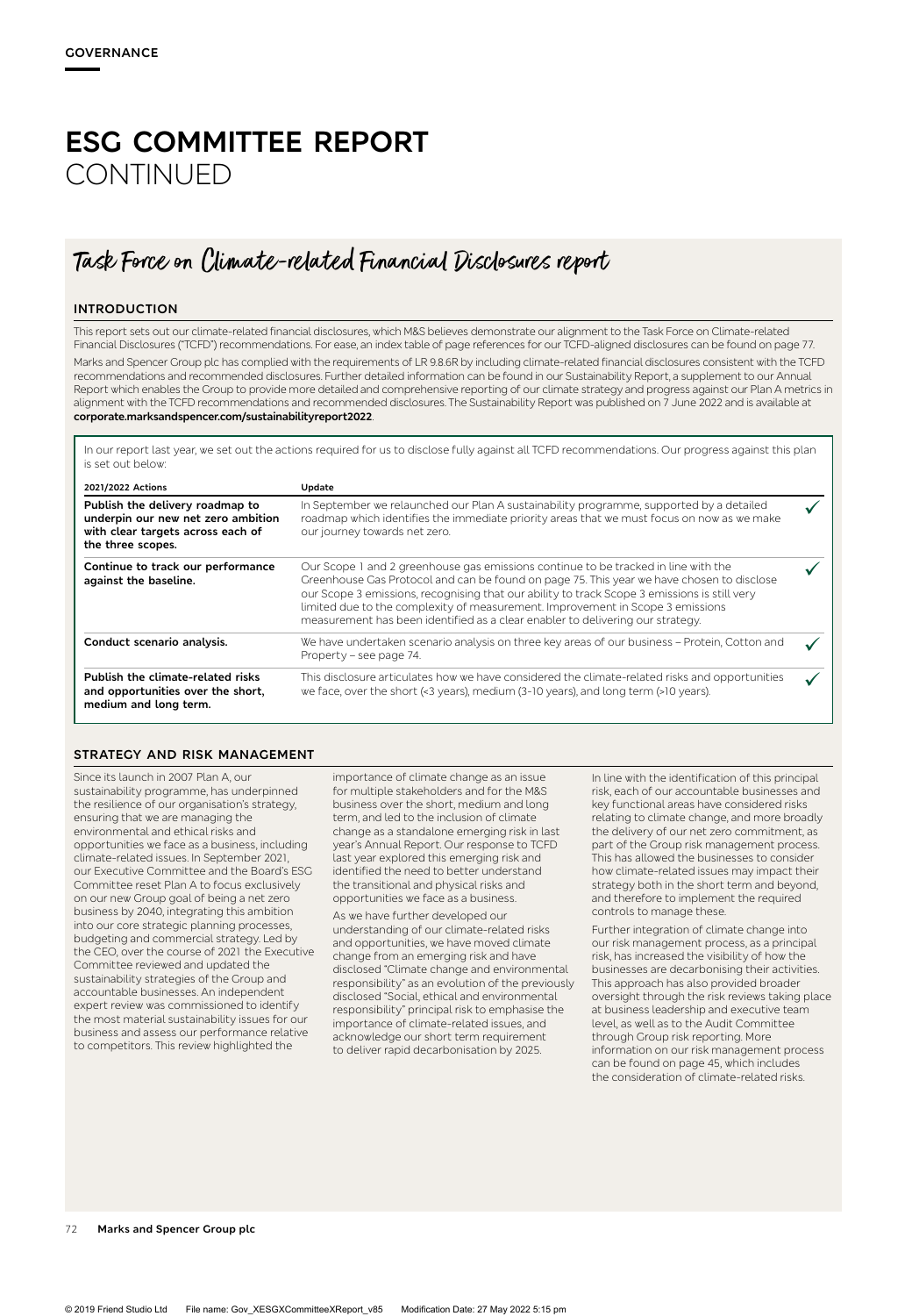### **TASK FORCE ON CLIMATE-RELATED FINANCIAL DISCLOSURES REPORT** CONTINUED

#### **Climate risks and opportunities**

The below table provides a high-level summary of the risks and opportunities we have identified over the short, medium and long term across the business, and the potential impacts these could have.

| Policy and regulatory<br>landscape                                  | Current and future policies and regulations could impact the financial performance of our business and affect our ability<br>to trade. Governments, including the UK's, are expected to introduce carbon pricing mechanisms to cut emissions in<br>line with targets set out in the Paris Agreement. Policies that control the production and use of raw materials could<br>increase costs of key commodities in our supply chain. |
|---------------------------------------------------------------------|------------------------------------------------------------------------------------------------------------------------------------------------------------------------------------------------------------------------------------------------------------------------------------------------------------------------------------------------------------------------------------------------------------------------------------|
| <b>Technological</b><br>changes<br>(M)(L)                           | To achieve the targets set out in the Paris Agreement, new technologies will be required to support a low-carbon<br>future. A number of these technological changes could also be driven by regulation. For M&S, these could include the<br>requirement to move away from internal combustion engine vehicles and to move to low-carbon refrigeration systems.                                                                     |
| <b>Changing consumer</b><br>preferences<br>(s)(M)                   | Our continued success as a business is reliant on our ability to adapt and meet the changing expectations and needs<br>of our customers. As public awareness of climate change grows, consumers are seeking more sustainable product<br>choices, embracing plant-based alternatives, and choosing reusable packaging options.                                                                                                      |
| Impact of extreme<br>weather on raw<br>material supply chain<br>(L) | We are reliant on raw materials as ingredients in our food and fibres in our clothing and home products. Extreme weather<br>and the effects of changing temperature and precipitation can impact the growth of raw materials such as cotton and<br>produce. Any impact in supply could increase the cost of raw materials.                                                                                                         |
| <b>Risk key</b>                                                     | (S) Short term (M) Medium term (L) Long term                                                                                                                                                                                                                                                                                                                                                                                       |

Building on these risks and opportunities, we believe it is highly likely that factors such as the cost of carbon and sustainable consumer choice will become the norm. It is therefore imperative that we act now to be ahead of the curve and manage the impact of these risks and opportunities, so we can deliver longterm, sustainable, profitable growth for our investors, colleagues and wider communities, and avoid material financial risk in the future.

Our agreed Group goal, developed in response to the long term climate-related regulatory pressures we face, is to be a net zero business across our entire supply chain and products by 2040, 10 years ahead of the UK Government's strategy. To support this, we have set a medium-term target (2030), aligned to the Paris Agreement.

To be on track to meet this target, we know that rapid decarbonisation of our entire business is essential to ensure we mitigate medium-term risks such as carbon pricing in high emissions activities. In the short term, we have set ourselves an interim goal of reducing emissions by almost 2 million tonnes by 2025 and have set out a detailed roadmap outlining the immediate priorities we will focus on as we make our journey towards net zero.

## **OUR ROADMAP TOWARDS NET ZERO**

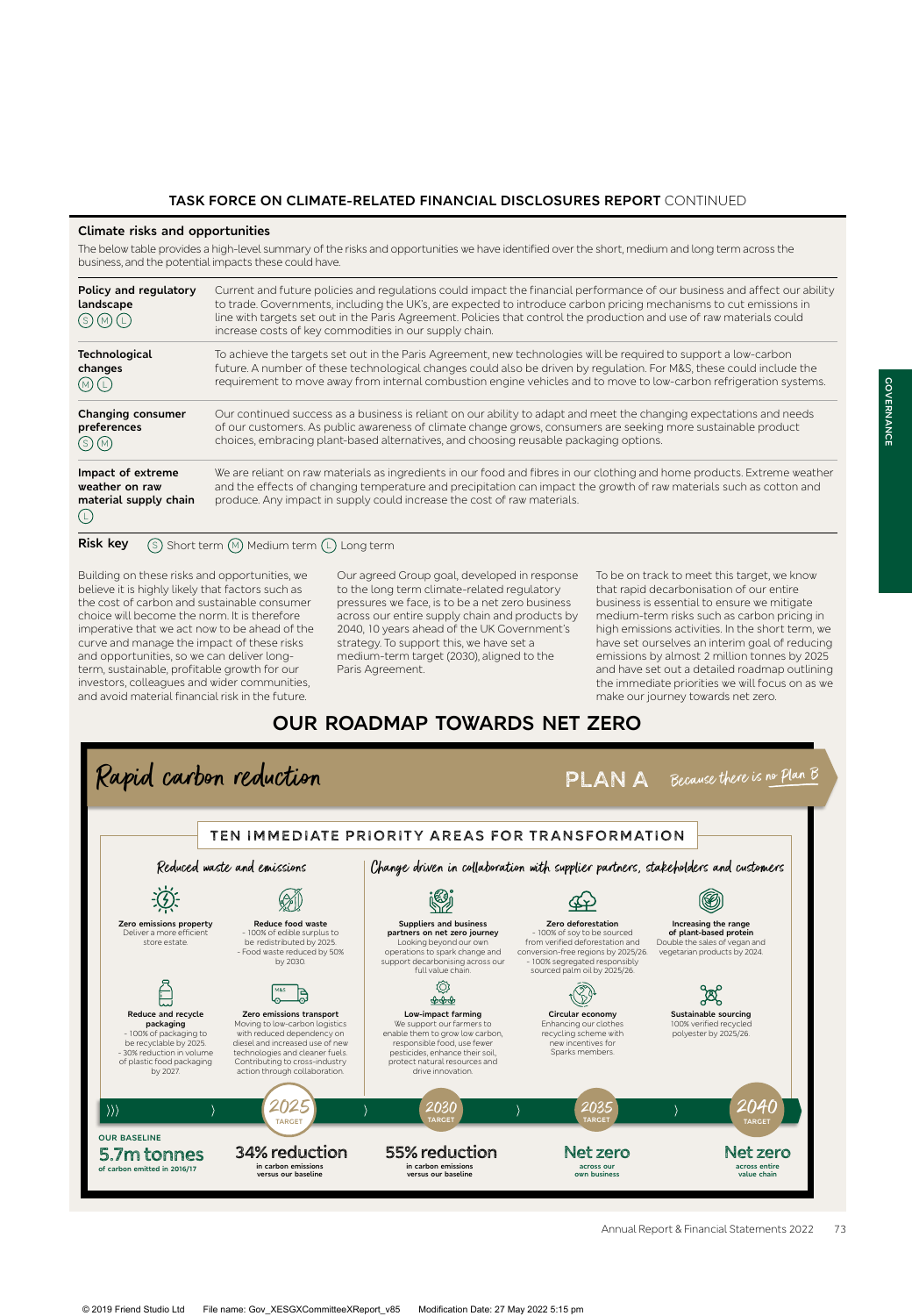## **ESG COMMITTEE REPORT CONTINUED**

### **TASK FORCE ON CLIMATE-RELATED FINANCIAL DISCLOSURES REPORT** CONTINUED

The 10 workstreams identified in our roadmap towards net zero cover emissions reductions in our property estate and logistics network, as well as sourcing lower impact raw materials for our products and engaging suppliers and business partners to reduce emissions from their own operations. As an own brand retailer, we are uniquely positioned to influence upstream to effect change with our

trusted supplier partners, and downstream to incentivise changes in customer behaviour thanks to the unique relationships we have.

To support our net zero ambition, we are resetting our investment approach to ensure Plan A sits at the very centre of investment decisions. We have begun to integrate the climate-related risks and opportunities into

our three-year financial planning process by, for example, including the capital expenditure required to manage the impact of our climate-related risks in our operations and the profit impact from climate-linked products and services. As part of our broader financial strategy, we have also launched our first sustainability-linked loan facility.

£850m Sustainabilitylinked loan facility

In December, we agreed a new £850m Revolving Credit Facility, directly linked to the delivery of net zero targets. Under the terms of our new facility, which will run to June 2026, we will benefit from a lower interest rate for delivery against four metrics that deliberately focus on material emissions hotspots aligning to our roadmap towards net zero, and areas of customer concern. These cover zero deforestation, sustainable fibre sourcing, packaging reduction and reducing our property emissions. We have engaged Deloitte to undertake an ISAE 3000/3401 limited assurance engagement in respect of M&S' reported information aligned to the metrics associated with our Revolving Credit Facility. You can read more from our Group Treasurer on our corporate website: **corporate.marksandspencer. com/stories/blog/driving-net-zero-with-our-first-sustainability-linked-loan-facility**

#### **Quantitative scenario analysis**

We are clear on the importance of understanding climate risks and opportunities over the short, medium and long term. Recognising climate-related risks and opportunities is an emerging area but critical issue, we complimented our existing risk management process outlined on page 45 with a bespoke scenario analysis to assess potential implications of climate-related risks in the medium term.

2030 reflects a medium-term timeframe for climate risks and opportunities to emerge, whilst also allowing for the integration of risk management into our business planning cycles. We chose a narrow scope for our quantitative scenario analysis, focusing on animal protein, cotton and UK property. These areas were selected following a materiality assessment which considered both the potential climate-related impact and the impact on financial performance to M&S, whilst ensuring fair and balanced reporting across the accountable businesses.

Exposure was determined based on percentage of profit, percentage of total consumption and total emissions. Our analysis looked at the impact of two plausible future states – average global temperature increases of 1.5˚C and 4˚C due to climate change by 2100. The transition and physical risks identified are outlined in the table on page 75 (Impact in 2030).

For the purpose of this risk assessment and analysis, we have assumed that M&S' business activities remain static, that we do not innovate or mitigate the impacts or change our sourcing strategy; and increases in costs are absorbed by M&S. This is a worst-case scenario approach, focusing on the risk exposure in these areas. Our financial modelling has not included quantitative analysis of opportunities, however, these are considered qualitatively in our mitigating strategies.

## What does a 1.5˚C scenario look like?

A low-carbon transition scenario (known as transition risk) focuses on the rapid policy, regulatory, technological and market changes that will be required by 2030 to restrict emissions to a level which limits global warming to 1.5°C. Examples of the types of changes include the application of carbon pricing schemes in both advanced and emerging economies to reduce emissions across various sectors, and an increasing awareness within society on climate change resulting in a change in lifestyle choices and habits.

Based on the climate risks and opportunities outlined on page 73, we have identified the expected introduction of carbon pricing mechanisms to cut emissions in line with targets set out in the Paris Agreement as the greatest risk we face in the medium term. This is also a transition risk that is suitable for quantitative scenario analysis, as we have quantifiable data which is linked to detailed measures set out by the UK Climate Change Committee required to deliver UK emissions net zero by 2050. We have therefore focused our scenario analysis on the impact of a carbon tax on the three scope areas.

## What does a 4˚C scenario look like?

The physical climate impact scenario (known as physical risk) assumes limited policy or regulatory support for emission reduction, leading to a world with increasing physical climate change impacts. The scenario showcases a future world where there are gradual, chronic changes in temperature and precipitation patterns, as well as more frequent and intense extreme weather events.

We have undertaken our scenario analysis on the following risk areas, focusing on the most material risks for which climate data from credible sources is available:

- Chronic climate change changes in temperature and precipitation.
- Extreme weather events floods, droughts, heatwaves and cold waves.

Whilst it is clear that the impact of risks under a 1.5°C and 4°C scenario could happen simultaneously, for the purposes of our scenario analysis we have assumed them to be mutually exclusive. This year we have chosen to disclose our impact qualitatively. Moving forward, we want to expand our quantitative scenario analysis to other areas of the business, and consider longer-term horizons to help us continue to build a better picture of the climate-related risks and opportunities facing M&S.

As we expand our scenario analysis to develop a more detailed understanding of the financial risk on our business, we will share the quantitative impact.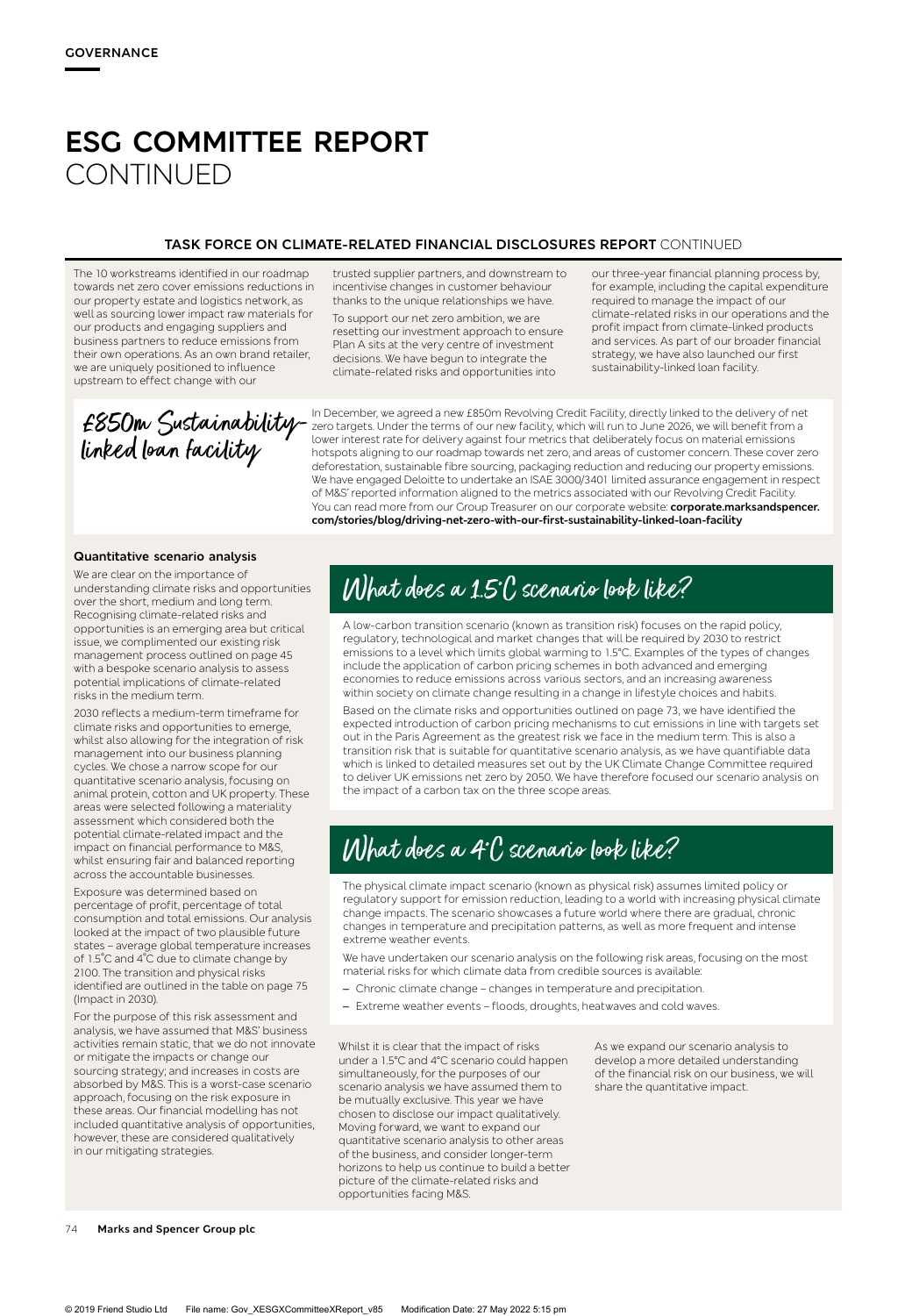## **TASK FORCE ON CLIMATE-RELATED FINANCIAL DISCLOSURES REPORT** CONTINUED

To ensure the resilience of our organisational strategy across these different climate-related scenarios, our plans for mitigation highlighted in our quantitative scenario analysis are integrated within Plan A and delivered via our roadmap workstreams (see page 73). The outcomes of the scenario analysis were then embedded in the risk registers of our various businesses, via the risk owners. Our mitigating strategies outlined on the right-hand side of the table below are four of the 10 workstreams identified in the roadmap. More details of the ongoing progress within these workstreams can be found in our Sustainability Report under the relevant headings.

#### **Impact in 2030**

| <b>Business</b><br>area | Scope                                                                            | <b>Transition risk</b><br>$(1.5^{\circ}C$ scenario)                                                                                 | <b>Physical risk</b><br>$(4^{\circ}C$ scenario)*                                                   | Impact of climate risks on our<br>organisation's financial performance                                                                                                                                                                                                                                             |                                | Net Zero Workstream mitigating<br>strategies to ensure resilience                                                                                                            |
|-------------------------|----------------------------------------------------------------------------------|-------------------------------------------------------------------------------------------------------------------------------------|----------------------------------------------------------------------------------------------------|--------------------------------------------------------------------------------------------------------------------------------------------------------------------------------------------------------------------------------------------------------------------------------------------------------------------|--------------------------------|------------------------------------------------------------------------------------------------------------------------------------------------------------------------------|
|                         |                                                                                  |                                                                                                                                     |                                                                                                    | In 2030, the highest financial risk arises<br>from modelled transition risk, not modelled<br>physical risk.*                                                                                                                                                                                                       |                                |                                                                                                                                                                              |
| Protein                 | UK and Ireland<br>sourced beef.<br>lamb, pork,<br>chicken and<br>turkey products | Carbon tax<br>on agricultural<br>emissions (to<br>the farm-gate)                                                                    | Extreme weather<br>events and<br>chronic climate<br>change impact<br>on agricultural<br>production | Beef has the largest cost impact due<br>to the high carbon emissions associated<br>with its production.                                                                                                                                                                                                            | ♦<br>$\circledast \circledast$ | Low-impact farming -<br>to reduce agricultural<br>emissions<br>Increasing our range<br>of plant-based protein -<br>to encourage plant-based<br>diets for our customers       |
| <b>Cotton</b>           | Clobally<br>sourced<br>raw material<br>used in our<br>clothing                   | Carbon tax on<br>agricultural<br>(seed to<br>farm-gate) and<br>manufacturing<br>(all steps<br>in cotton<br>production)<br>emissions | Extreme weather<br>events and<br>chronic climate<br>change impact<br>on agricultural<br>production | Cost impacts from manufacturing<br>emissions are higher than agricultural<br>emissions, as manufacturing is a more<br>carbon intensive process. The financial<br>exposure is greatest on cotton sourced<br>and manufactured in India and China,<br>due to our reliance on cotton products<br>from these countries. | Ś.                             | Working with supplier<br>and business partners on<br>net zero journey -<br>Sustainable Apparel Coalition<br>- to support partners to<br>reduce emissions in<br>manufacturing |
| Property                | <b>UK Property</b><br>Estate                                                     | Carbon tax on<br>Scope 1 and 2<br>emissions                                                                                         | Flood risk                                                                                         | The financial impact may manifest itself in<br>an increased cost of compliance.                                                                                                                                                                                                                                    |                                | Zero emissions property -<br>Our Scope 1 and 2<br>greenhouse gas emissions<br>- to reduce Scope 1<br>and 2 emissions                                                         |

Financial exposure from physical risk analysis to 2030 is low and therefore not considered as part of the mitigating strategies outlined above. Moving forward we will consider longer-term horizons when assessing physical r

**M&S operational emissions (Scope 1 and 2)\***

### **METRICS AND TARGETS**

Our net zero ambition builds on our absolute science-based target, aligned to the UN ambition to limit global warming to 1.5˚C. Behind this ambition is a roadmap with clear milestones:

- 2025 target 34% reduction in carbon emissions versus our baseline<sup>1</sup> .
- 2030 target 55% reduction in carbon emissions versus our baseline.
- 2035 target Net zero across our own business.
- 2040 target Net zero across our entire value supply chain.

To achieve these targets, our roadmap includes 10 key workstreams outlining the immediate priorities we will focus on as we make on our journey towards net zero. These workstreams are at differing levels of maturity. Those more mature workstreams have targets (see roadmap on page 73) with associated metrics to measure performance. The remaining workstreams have more formative goals. Performance against these metrics, and updates on the remaining workstreams can be found in our Sustainability Report under the relevant headings.

1. Our baseline is 5.7 million tonnes of carbon emitted in 2016/2017.

#### **Greenhouse gas emissions**

Our Scope 1 and 2 carbon emissions, reported in line with the Greenhouse Gas Protocol are outlined in the chart below. These are assured by DNV Business Assurance Services UK Limited – more information can be found in the Sustainability Report Independent Assurance Statement.



• Location based • Market based

\* Please note, in accordance with GHG protocol guidelines, and in the absence of appropriate renewable sourcing in our 2015-16 reporting year and prior, our location-based emissions were equal to market-based emissions. Significant reductions in market-based performance in 2017 is primarily due to the procurement of renewable electricity. All figures represent scope 1 and 2 data only so as to present a fair and like-for-like trend for comparison.

\*\* Our original baseline was 2006/07. This has been used consistently as our baseline year in annual Plan A performance reports. Following the reset of Plan A, our base year is now 2016/17. This is used for our Science Based Target submission and will be used for our submissions to the Carbon Disclosure Project (CDP).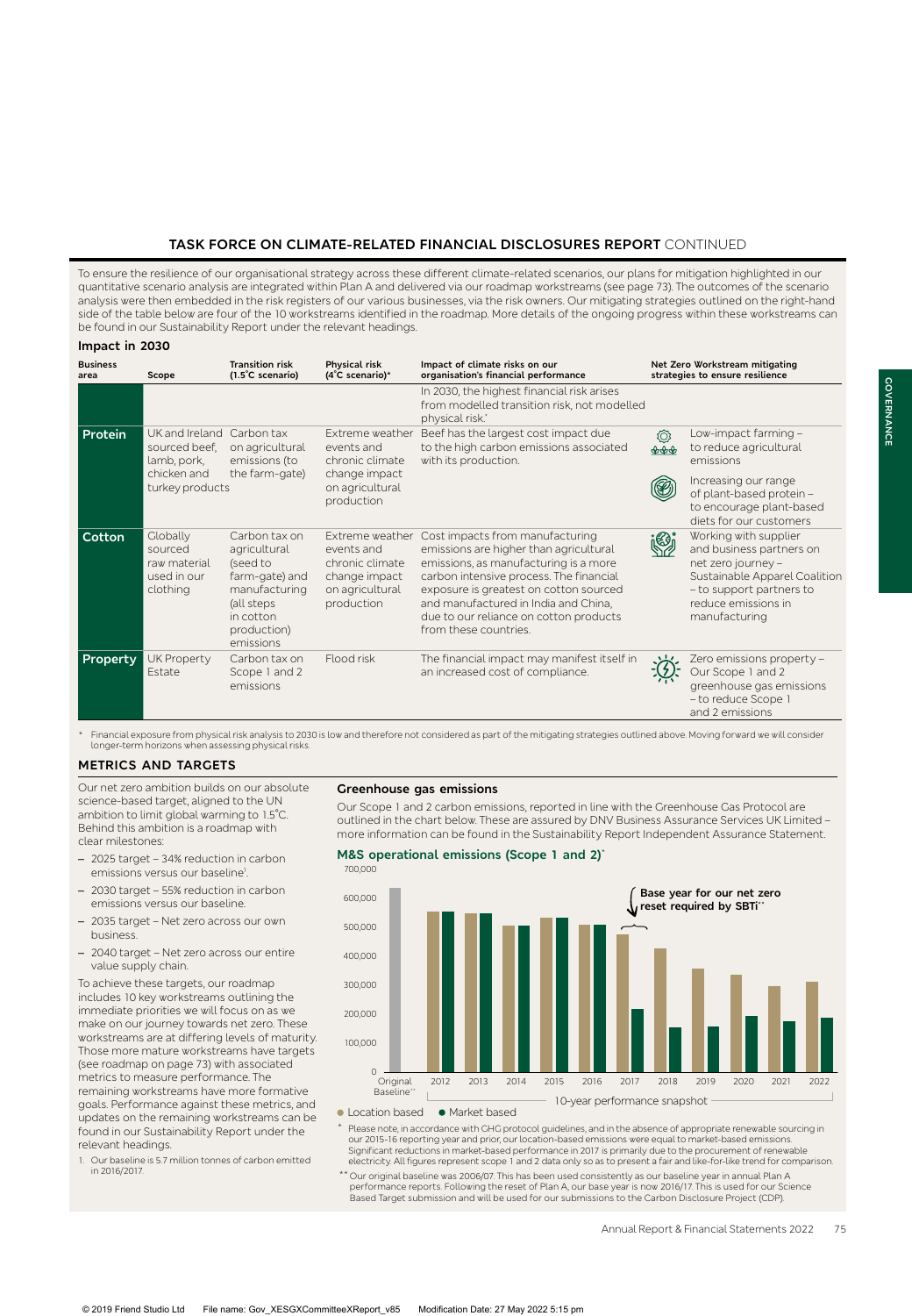## **ESG COMMITTEE REPORT CONTINUED**

### **TASK FORCE ON CLIMATE-RELATED FINANCIAL DISCLOSURES REPORT** CONTINUED

### **METRICS AND TARGETS CONTINUED**

**Streamlined energy and carbon reporting Energy and transport fuel consumed**



#### • Operations **•** Franchise

**Manufacturing** 

**•** Sourcing

 $\bullet$  Packaging • Investments

In addition to Scope 1 and 2 emissions, we have chosen to disclose the Scope 3 emissions that form the basis of our science-based target. Moving forward, this baseline will be used to track the emissions reduction that form our rapid decarbonisation plan to reduce our footprint by 34% by 2025.

#### **Integrating sustainability metrics in remuneration**

During the year, the ESG Committee recommended the inclusion of a sustainabilityrelated metric into performance share plan awards should be investigated. The Remuneration Committee considered this, instructing a review of feasibility with input from our remuneration advisers, PwC, on the market position. More information on the outcome of this is provided in the Remuneration Committee Report on page 88.

## **Greenhouse gas ("GHG") emissions**

|                          | This year<br>2021/22 (GWh) | Last year<br>2020/21<br>(GWh) <sup>^</sup> | % Change |
|--------------------------|----------------------------|--------------------------------------------|----------|
| <b>UK Operations</b>     | 1.132                      | 1.072                                      | 6%       |
| International Operations | 25                         | 18                                         | 35%      |
| Group                    | 1.157                      | 1,091                                      | 6%       |

^ Energy consumption (GWh) for 2020/21 has been re-stated to account for a historical reporting error that has been identified, concerning reported energy from diesel fuel. Consumption of diesel fuel has been reported accurately in litres, with fuel cards being used to collect data. A conversion factor used to calculate energy (CWh) from fuel consumption (litres) has previously been applied incorrectly, and as<br>such, the energy reported last year has been re-stated. The conversion factor used<br>to calculate greenhouse gas emissions (tCO<sub>2</sub>e) from d was applied correctly and reported as such.

In 2021/22 operations were not impacted by national lockdowns in the way they had been in 2020/21. As a result, energy and fuel consumption increased this year, as compared to the previous year, by 6%, returning to similar levels of consumption as seen in 2019/20 (+4%). Location-based Scope 1 and 2 greenhouse gas emissions have gone up in line with the increase in energy consumption, but also reflecting a reported increase in emissions from refrigerant leakage, as maintenance of refrigerant systems and top-ups resumed this year following Covid-related disruption last year. Market-based Scope 1 and 2 emissions have increased by a smaller amount, due to a greater portion of electricity being purchased via a green tariff. Measures taken to improve energy efficiency throughout this year have included the installation of LED lighting in our International division, introduction of ISO 50001 in our Clothing and Home warehouses and improved metering in UK and ROI properties.

|                                                                        | This year<br>2021/22 (000 | Last year<br>2020/21<br>tonnes) (000 tonnes)" | % Change |
|------------------------------------------------------------------------|---------------------------|-----------------------------------------------|----------|
| Direct emissions (Scope 1)                                             | 174                       | 157                                           | 11%      |
| of which UK & ROI:                                                     | 172                       | 156                                           | 10%      |
| Indirect emissions from<br>purchased electricity (Scope 2)             | 140                       | 4                                             | $-1%$    |
| of which UK & ROI:                                                     | 124                       | 129                                           | $-4%$    |
| Total gross location-based<br>method Scope 1+2<br><b>GHG</b> emissions | 314                       | 298                                           | 5%       |
| of which UK & ROI:                                                     | 296                       | 285                                           | 4%       |
| GHG intensity per 1,000 sq ft<br>of salesfloor                         | 16                        | 15                                            | 6%       |
| Procured renewable energy                                              | 124                       | 120                                           | 3%       |
| Total gross market-based<br>method Scope 1+2<br><b>GHG</b> emissions   | 190                       | 177                                           | 7%       |
| of which UK & ROI:                                                     | 172                       | 165                                           | 5%       |

 $\char`$  GHG emissions (000 tCO<sub>2</sub>e) for 2020/21 have been restated to account for the Motherwell warehouse coming into M&S' boundary of operational control in 2021/22, since operations began at the site during 2020.

#### **GOVERNANCE**

The Board has ultimate responsibility for both risk management and ESG matters, including those risks and opportunities related to climate change. Responsibilities in relation to ESG matters are discharged to the ESG Committee. Responsibilities in relation to risk management are discharged to the Audit Committee. Board members are on both of these Committees. The CEO is accountable for the delivery of the Company's ESG programme including climate change. Climate change and the delivery of our net zero goal are a strategic priority as outlined in the ESG Committee Report (page 70).

Executive accountability for overseeing the structure of the Group's overall risk management framework sits with the CFO, supported by the Group Risk team. At a management level, the leadership teams of

the business areas (Food, Clothing & Home, International, Retail & Property and Bank & Services) are responsible for their business' risk register, and for managing and resourcing mitigating activities.

ESG risks, including those climate change risks identified via our TCFD scenario analysis, are considered as part of the business' risk register. The Executive Committee members are individually responsible for reviewing and confirming risks in their own areas, with the executive directors reviewing the entirety of the principal risks at the half year and year end, providing the Audit Committee with assurance that significant risks are appropriately monitored and managed.

As required by the UK Corporate Governance Code, the Audit Committee is tasked with

ensuring the effectiveness of the risk management process, as well as confirming that the principal risks and uncertainties of the business are appropriately addressed. The Audit Committee review the principal risks twice a year, of which climate change and environmental responsibility is one. In addition to this, as part of our governance and non-financial control arrangements, the ESG Committee have oversight of our climate change and environmental responsibility principal risk and continue to support the risk management process by reviewing and providing the Audit Committee with recommendations on all ESG-related risks, including climate change. Further details on the Group's overall risk management process and governance are available on page 45.